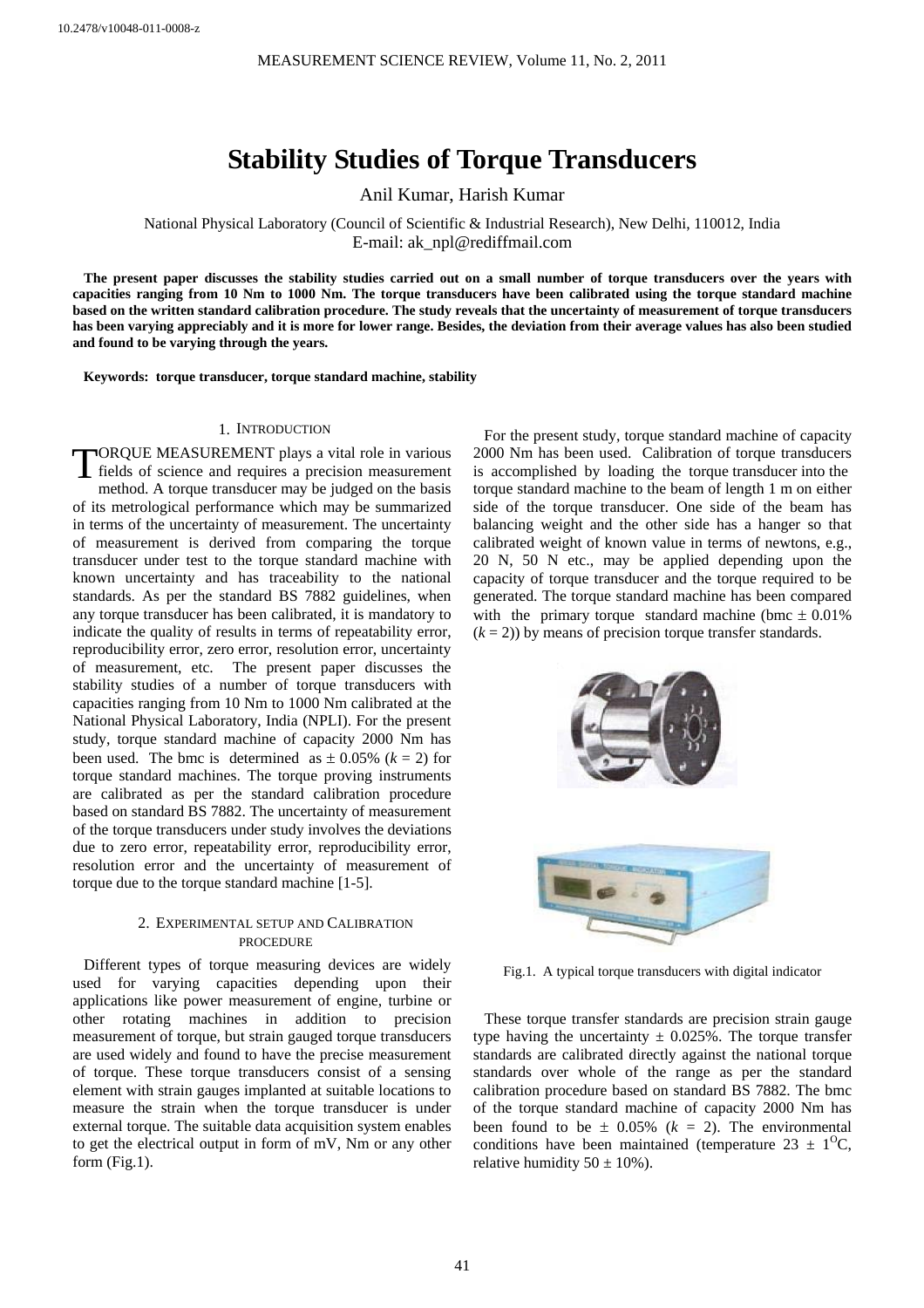The calibration of the torque transducer was carried out by applying a series of torque calibrations in increasing order from 10% to 100% in incremental steps of 10%. Two series were taken at  $0^\circ$ . The torque transducer has been rotated to  $90^{\circ}$  and  $180^{\circ}$  /  $270^{\circ}$  and taken one series of increasing torque calibrations .

 If is not possible to rotate the torque transducer, the torque transducer may be removed from the torque standard machine and may be remounted to the torque standard machine to take remaining series of torque calibrations.

 The uncertainty of measurement of the torque transducer involves the deviations due to zero error, repeatability error, reproducibility error, resolution error and the uncertainty of measurement of torque due to the torque standard machine. The uncertainty of measurement has been computed based on guidelines as per standard [1-5].

Deviation from average value is given as

Deviation  $(\% ) = 100*(\overline{X}^n - \overline{X}) / \overline{X}^n$ 

where,  $X'$  represent the average value for the given torque in a respective year, e.g., 2006 or 2008 etc., while  $X'$ represents the average value of torque for all years, e.g.,

2006, 2008 and 2010.

#### 3. RESULTS AND DISCUSSION

National Physical Laboratory, India (NPLI) is the custodian of national standards in India and its charter is to provide the traceability of national standards of torque to the user industries or calibration laboratories. Force and Hardness standard group at NPLI receives a number of torque transducers and has acquired a calibration data bank over the years because of regularly received instruments.

The study has been conducted with a number of torque transducers of varying capacities, but it may not be possible to discuss all of them in detail. Hence, three torque transducers of capacities 10 Nm (clockwise direction, calibrated during 2007, 2008 & 2009), 100 Nm (clockwise direction, calibrated during 2006, 2008 & 2010) and 1000 Nm (clockwise direction, calibrated during 2006, 2008 & 2010) are discussed. The torque transducers selected may have up to  $\pm$  0.5% variations in their values as specified by the manufacturer. Their previous data has been tabulated and studied for their uncertainty of torque measurement and deviation w.r.t. the average of the three times calibration results (Fig.2-13).



Fig.2. Uncertainty of measurement of 10 Nm transducer

The torque transducer of 10 Nm suggests that the repeatability error and reproducibility error were maximum in 2008 and were the main contributory factor for the uncertainty of measurement. Hence, the uncertainty of measurement of the torque transfer is highest in 2008. The deviation from the average value is maximum in 2009. Variations in resolution error and zero error are found to be negligible (Fig.2-5).



Fig.3. Repeatability error of 10 Nm torque transducer



Fig.4. Reproducibility error of 10 Nm torque transducer



 Fig.5. Deviation from average value for 10 Nm torque transducer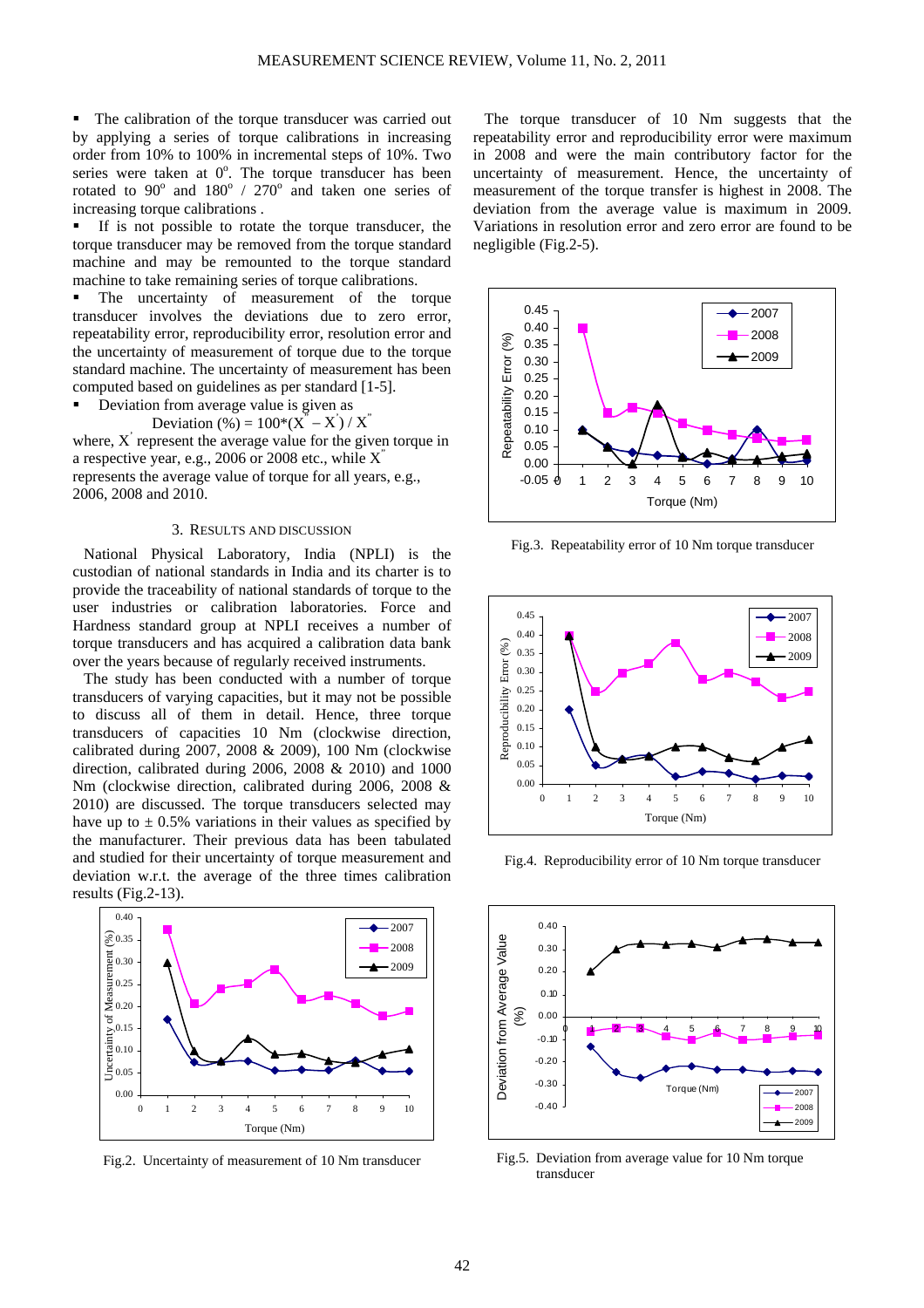The torque transducer of 100 Nm suggests that the uncertainty of measurement, repeatability error and reproducibility error are were higher in 2006 and 2010. Also, the deviation from the mean value is was higher in 2006 and 2010 and it is was higher is in the lower range of the torque transducer. Resolution error and zero error are very less small and their variation is also insignificant, hence not shown (Fig.6-9).



Fig.6. Uncertainty of measurement of 100 Nm torque transducer



Fig.7. Repeatability error of 100 Nm torque transducer



Fig.8. Reproducibility error of 100 Nm torque transducer



Fig.9. Deviation from average value for 100 Nm torque transducer

The study of torque transducer of 1000 Nm indicates that uncertainty of measurement, repeatability error and reproducibility error has had very less little variation in the respective years. But, the deviation form from the average value is very less low in 2008 in comparison to 2006 and 2010 (Fig.10-13).



Fig.10. Uncertainty of measurement of 1000 Nm torque transducer



Fig.11. Repeatability error of 100 Nm torque transducer